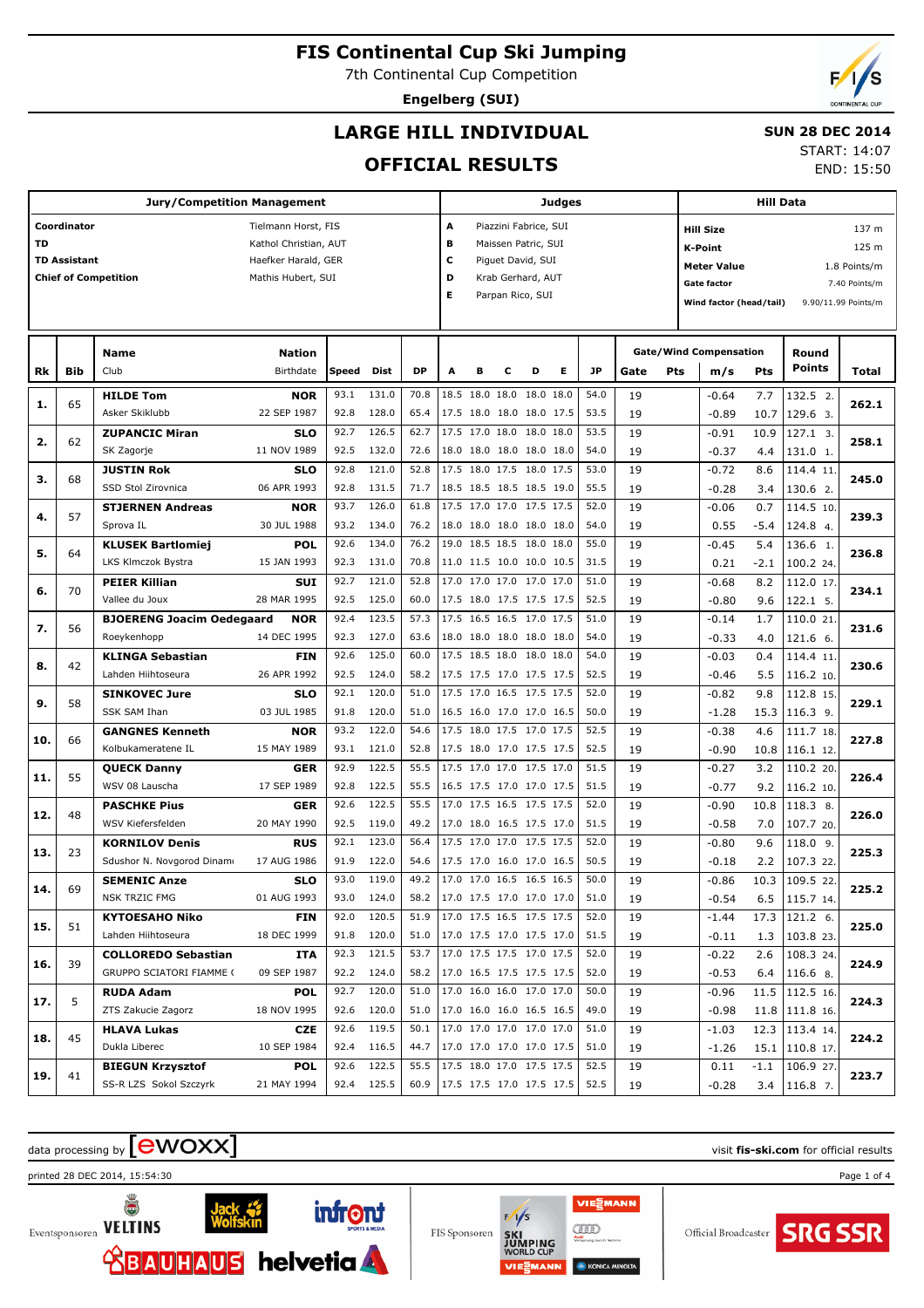7th Continental Cup Competition

**Engelberg (SUI)**

END: 15:50

## **LARGE HILL INDIVIDUAL**

#### **SUN 28 DEC 2014** START: 14:07

#### **OFFICIAL RESULTS**

|     |            | <b>Nation</b><br><b>Name</b>    |             |       |       |           |   |                          |   |   | <b>Gate/Wind Compensation</b> |           |      |     | Round   |        |               |              |
|-----|------------|---------------------------------|-------------|-------|-------|-----------|---|--------------------------|---|---|-------------------------------|-----------|------|-----|---------|--------|---------------|--------------|
| Rk  | <b>Bib</b> | Club                            | Birthdate   | Speed | Dist  | <b>DP</b> | A | в                        | c | D | Е                             | <b>JP</b> | Gate | Pts | m/s     | Pts    | <b>Points</b> | <b>Total</b> |
|     | 59         | <b>DESCHWANDEN Gregor</b>       | <b>SUI</b>  | 91.7  | 122.5 | 55.5      |   |                          |   |   | 17.5 17.5 17.5 17.5 17.5      | 52.5      | 19   |     | $-0.02$ | 0.2    | 108.2 25.     | 222.4        |
| 20. |            | Horw                            | 27 FEB 1991 | 91.4  | 119.0 | 49.2      |   | 17.5 18.0 17.0 17.0 16.5 |   |   |                               | 51.5      | 19   |     | $-1.13$ | 13.5   | 114.2 15.     |              |
| 21. | 25         | <b>NAGLIC Tomaz</b>             | <b>SLO</b>  | 91.9  | 117.5 | 46.5      |   | 17.0 17.5 16.5 17.5 17.0 |   |   |                               | 51.5      | 19   |     | $-0.60$ | 7.2    | 105.2 29.     | 221.2        |
|     |            | SSK Alpina Ziri                 | 18 JUL 1989 | 92.1  | 126.5 | 62.7      |   | 17.5 17.5 17.5 17.5 17.5 |   |   |                               | 52.5      | 19   |     | $-0.07$ | 0.8    | 116.0 13.     |              |
| 22. | 49         | <b>ELVERUM SORSELL Kim Rene</b> | <b>NOR</b>  | 92.3  | 117.0 | 45.6      |   | 17.0 16.0 16.5 17.0 17.0 |   |   |                               | 50.5      | 19   |     | $-1.11$ | 13.3   | 109.4 23.     | 216.8        |
|     |            | Ullensaker Skiklubb             | 06 OCT 1988 | 92.2  | 121.0 | 52.8      |   |                          |   |   | 17.0 17.5 16.5 17.5 17.0      | 51.5      | 19   |     | $-0.26$ | 3.1    | 107.4 21.     |              |
| 23. | 30         | <b>GLASDER Michael</b>          | <b>USA</b>  | 92.7  | 120.0 | 51.0      |   | 16.5 16.0 16.0 16.5 16.5 |   |   |                               | 49.0      | 19   |     | $-0.53$ | 6.4    | 106.4 28.     | 214.7        |
|     |            | Norge Ski Club                  | 27 MAR 1989 | 92.5  | 121.0 | 52.8      |   | 17.0 16.5 17.0 16.5 17.0 |   |   |                               | 50.5      | 19   |     | $-0.42$ | 5.0    | 108.3 19.     |              |
| 24. | 11         | <b>ROENSEN Atle Pedersen</b>    | <b>NOR</b>  | 92.6  | 117.0 | 45.6      |   | 17.0 16.5 17.0 17.5 17.0 |   |   |                               | 51.0      | 19   |     | $-0.58$ | 7.0    | 103.6 30.     | 214.2        |
|     |            | Eidsvoll IF                     | 13 AUG 1988 | 92.6  | 123.0 | 56.4      |   |                          |   |   | 17.5 17.5 17.5 17.5 17.5      | 52.5      | 19   |     | $-0.14$ | 1.7    | 110.6 18.     |              |
| 25. | 54         | <b>MAYER Nicolas</b>            | <b>FRA</b>  | 92.8  | 117.5 | 46.5      |   | 17.5 17.0 16.5 17.5 16.5 |   |   |                               | 51.0      | 19   |     | $-0.86$ | 10.3   | 107.8 26.     | 205.0        |
|     |            | Courchevel                      | 06 OCT 1990 | 92.6  | 115.0 | 42.0      |   | 17.0 18.0 17.0 17.5 17.0 |   |   |                               | 51.5      | 19   |     | $-0.31$ | 3.7    | 97.2 25.      |              |
| 26. | 52         | <b>HUBER Daniel</b>             | <b>AUT</b>  | 92.1  | 123.5 | 57.3      |   | 17.5 17.5 16.5 17.5 18.0 |   |   |                               | 52.5      | 19   |     | $-1.42$ | 17.0   | 126.8 4.      | 126.8        |
|     |            | SC Seekirchen-Salzburg          | 02 JAN 1993 |       |       |           |   |                          |   |   |                               |           |      |     |         |        |               |              |
| 27. | 50         | <b>WOHLGENANNT Ulrich</b>       | <b>AUT</b>  | 92.5  | 127.0 | 63.6      |   | 17.5 17.0 17.0 17.0 17.5 |   |   |                               | 51.5      | 19   |     | $-0.81$ | 9.7    | 124.8 5.      | 124.8        |
|     |            | SK Kehlegg-Vorarlberg           | 01 AUG 1994 |       |       |           |   |                          |   |   |                               |           |      |     |         |        |               |              |
| 28. | 61         | <b>TOLLINGER Elias</b>          | <b>AUT</b>  | 93.1  | 126.5 | 62.7      |   | 17.5 18.0 17.5 18.0 18.0 |   |   |                               | 53.5      | 19   |     | $-0.41$ | 4.9    | $121.1$ 7.    | 121.1        |
|     |            | SV Innsbruck-Bergisel-Tirol     | 25 MAR 1995 |       |       |           |   |                          |   |   |                               |           |      |     |         |        |               |              |
| 29. | 67         | <b>AIGNER Clemens</b>           | <b>AUT</b>  | 92.3  | 123.5 | 57.3      |   | 17.5 18.0 17.5 18.0 17.0 |   |   |                               | 53.0      | 19   |     | $-0.33$ | 4.0    | 114.3 13.     | 114.3        |
|     |            | SV Innsbruck-Bergisel-Tirol     | 02 FEB 1993 |       |       |           |   |                          |   |   |                               |           |      |     |         |        |               |              |
| 30. | 47         | <b>ALTENBURGER Florian</b>      | <b>AUT</b>  | 92.1  | 125.5 | 60.9      |   | 17.5 18.0 17.0 17.5 17.5 |   |   |                               | 52.5      | 19   |     | 0.19    | $-1.9$ | 111.5 19.     | 111.5        |
|     |            | SC Seekirchen-Salzburg          | 02 NOV 1993 |       |       |           |   |                          |   |   |                               |           |      |     |         |        |               |              |

|     | Not qualified for final round |                                                         |                           |      |       |      |                          |  |  |  |      |    |         |        |       |
|-----|-------------------------------|---------------------------------------------------------|---------------------------|------|-------|------|--------------------------|--|--|--|------|----|---------|--------|-------|
| 31. | 53                            | <b>SCHIFFNER Markus</b><br>UVB Hinzenbach-Oberoesterrei | <b>AUT</b><br>05 JUN 1992 | 92.7 | 113.0 | 38.4 | 16.5 17.0 16.5 17.0 16.5 |  |  |  | 50.0 | 19 | $-1.23$ | 14.7   | 103.1 |
| 31. | 38                            | OJALA Juho<br>Kuusamon erae-veikot                      | <b>FIN</b><br>17 MAR 1995 | 92.1 | 118.0 | 47.4 | 17.0 18.0 17.0 17.5 16.5 |  |  |  | 51.5 | 19 | $-0.35$ | 4.2    | 103.1 |
| 33. | 36                            | <b>EGLOFF Luca</b><br>Grabserberg                       | <b>SUI</b><br>06 JUN 1995 | 92.3 | 115.5 | 42.9 | 16.5 16.0 16.0 16.0 16.0 |  |  |  | 48.0 | 19 | $-0.98$ | 11.8   | 102.7 |
| 33. | 33                            | <b>ROMASHOV Alexey</b><br><b>CSKA</b>                   | <b>RUS</b><br>29 APR 1992 | 91.8 | 115.0 | 42.0 | 17.0 17.5 16.5 17.0 17.0 |  |  |  | 51.0 | 19 | $-0.81$ | 9.7    | 102.7 |
| 35. | 60                            | <b>KOZISEK Cestmir</b><br>LSK Lomnice nad Popelkou      | <b>CZE</b><br>09 NOV 1991 | 92.6 | 118.0 | 47.4 | 17.0 16.5 16.5 16.5 17.0 |  |  |  | 50.0 | 19 | $-0.42$ | 5.0    | 102.4 |
| 36. | 43                            | <b>KARLEN Gabriel</b><br>Gstaad                         | <b>SUI</b><br>10 MAR 1994 | 91.8 | 118.0 | 47.4 | 17.0 17.5 16.5 17.5 17.5 |  |  |  | 52.0 | 19 | $-0.24$ | 2.9    | 102.3 |
| 37. | 40                            | <b>KOT Maciej</b><br>AZS Zakopane                       | <b>POL</b><br>09 JUN 1991 | 92.6 | 120.5 | 51.9 | 17.0 17.5 16.0 16.5 17.0 |  |  |  | 50.5 | 19 | 0.17    | $-1.7$ | 100.7 |
| 38. | 63                            | <b>HULA Stefan</b><br>KS Eve-nement Zakopane            | <b>POL</b><br>29 SEP 1986 | 92.4 | 116.0 | 43.8 | 16.5 17.5 17.0 17.0 16.5 |  |  |  | 50.5 | 19 | $-0.44$ | 5.3    | 99.6  |
| 39. | 29                            | <b>WANGLER Niklas</b><br>Sz Breitnau                    | <b>GER</b><br>21 MAR 1993 | 92.7 | 116.0 | 43.8 | 16.5 17.0 16.5 16.5 17.0 |  |  |  | 50.0 | 19 | $-0.19$ | 2.3    | 96.1  |
| 40. | 44                            | <b>CIKL Martin</b><br>Dukla Liberec                     | <b>CZE</b><br>17 AUG 1987 | 92.9 | 113.5 | 39.3 | 16.5 17.0 16.0 16.5 16.5 |  |  |  | 49.5 | 19 | $-0.56$ | 6.7    | 95.5  |
| 41. | 37                            | <b>BODMER Pascal</b><br>SV Messstetten                  | <b>GER</b><br>04 JAN 1991 | 92.7 | 115.5 | 42.9 | 16.5 17.0 16.5 17.0 17.0 |  |  |  | 50.5 | 19 | $-0.13$ | 1.6    | 95.0  |

VIESMANN

gm

**KONICA M** 

 $F/1/s$ 

FIS Sponsoren

## data processing by **CWOXX** and  $\overline{C}$  and  $\overline{C}$  and  $\overline{C}$  and  $\overline{C}$  and  $\overline{C}$  and  $\overline{C}$  and  $\overline{C}$  and  $\overline{C}$  and  $\overline{C}$  and  $\overline{C}$  and  $\overline{C}$  and  $\overline{C}$  and  $\overline{C}$  and  $\overline{C}$  and  $\overline{C}$

printed 28 DEC 2014, 15:54:30 Page 2 of 4



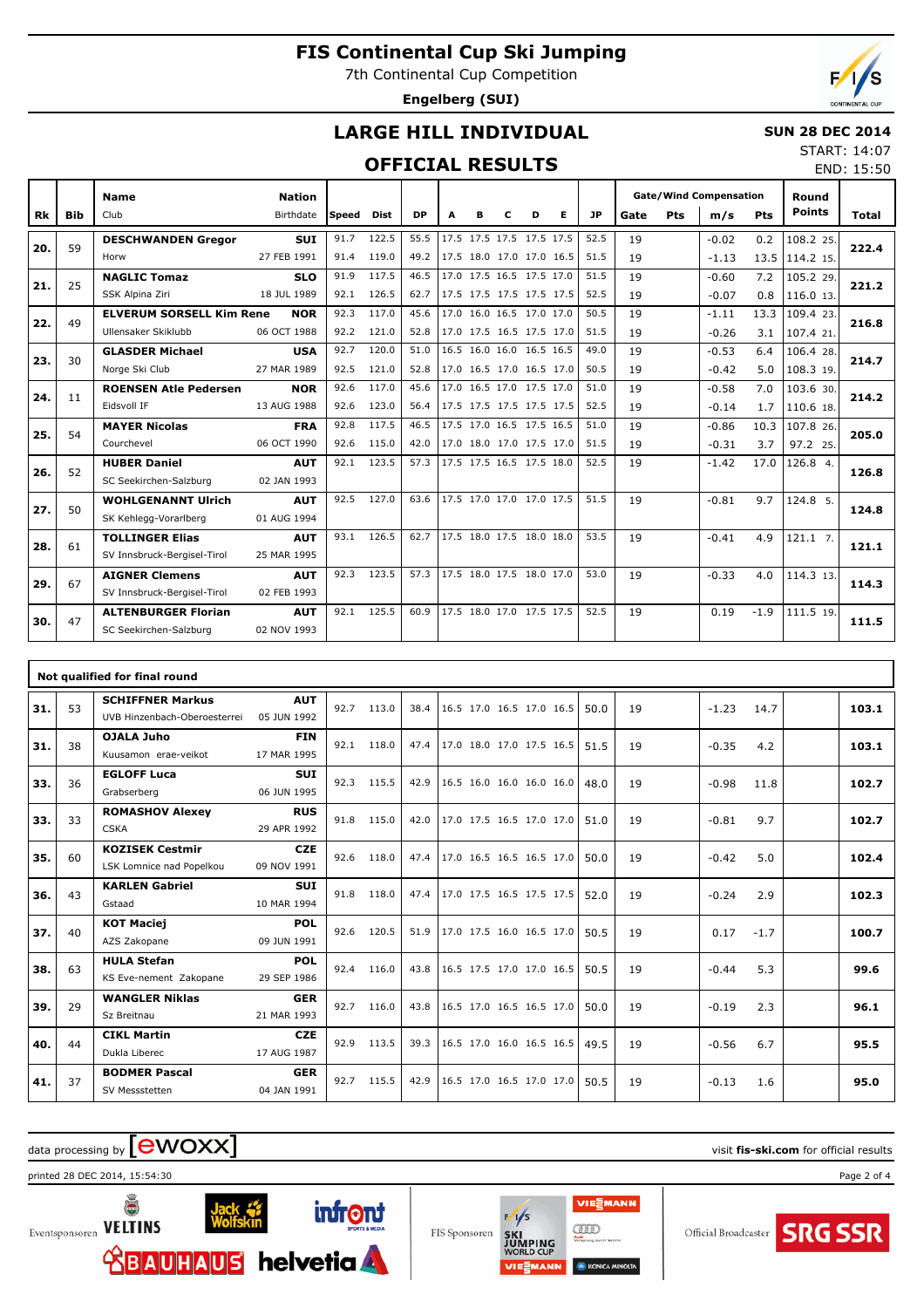7th Continental Cup Competition

**Engelberg (SUI)**



### **LARGE HILL INDIVIDUAL**

#### **SUN 28 DEC 2014**

#### **OFFICIAL RESULTS**

START: 14:07 END: 15:50

|     |                |                                |               |       |            |           |   |                          |   |   |   |           |      |            |                               |            |               | LIVU. 13.30 |
|-----|----------------|--------------------------------|---------------|-------|------------|-----------|---|--------------------------|---|---|---|-----------|------|------------|-------------------------------|------------|---------------|-------------|
|     |                | Name                           | <b>Nation</b> |       |            |           |   |                          |   |   |   |           |      |            | <b>Gate/Wind Compensation</b> |            | Round         |             |
|     |                | Club                           | Birthdate     | Speed | Dist       | <b>DP</b> | A | в                        | c | D | Е | <b>JP</b> |      |            |                               |            | <b>Points</b> |             |
| Rk  | <b>Bib</b>     |                                |               |       |            |           |   |                          |   |   |   |           | Gate | <b>Pts</b> | m/s                           | <b>Pts</b> |               | Total       |
| 42. | $\overline{4}$ | <b>EGLOFF Pascal</b>           | <b>SUI</b>    |       | 92.3 115.5 | 42.9      |   | 16.5 17.0 16.5 17.0 16.5 |   |   |   | 50.0      | 19   |            | $-0.14$                       | 1.7        |               | 94.6        |
|     |                | Grabserberg                    | 08 AUG 1992   |       |            |           |   |                          |   |   |   |           |      |            |                               |            |               |             |
|     |                | <b>BRASME Paul</b>             | <b>FRA</b>    |       |            |           |   | 16.5 16.0 16.5 16.5 17.0 |   |   |   |           |      |            |                               |            |               |             |
| 43. | 12             | <b>U.S VENTRON</b>             | 03 AUG 1997   |       | 92.1 112.0 | 36.6      |   |                          |   |   |   | 49.5      | 19   |            | $-0.50$                       | 6.0        |               | 92.1        |
|     |                | <b>BARTOL Tilen</b>            | <b>SLO</b>    |       |            |           |   |                          |   |   |   |           |      |            |                               |            |               |             |
| 44. | 15             | SSK Sam Ihan                   | 17 APR 1997   |       | 91.9 114.0 | 40.2      |   | 16.0 16.0 16.0 16.0 16.0 |   |   |   | 48.0      | 19   |            | $-0.32$                       | 3.8        |               | 92.0        |
|     |                | <b>MAYLAENDER Dominik</b>      | <b>GER</b>    |       |            |           |   |                          |   |   |   |           |      |            |                               |            |               |             |
| 45. | 9              | SC Degenfeld                   | 20 MAR 1995   |       | 92.5 110.5 | 33.9      |   | 16.5 16.5 16.0 17.0 17.0 |   |   |   | 50.0      | 19   |            | $-0.67$                       | 8.0        |               | 91.9        |
|     |                | <b>SCHULER Andreas</b>         | <b>SUI</b>    |       |            |           |   |                          |   |   |   |           |      |            |                               |            |               |             |
| 46. | 3              | Einsiedeln                     | 30 DEC 1995   |       | 91.6 111.5 | 35.7      |   | 16.5 16.5 16.5 16.5 15.5 |   |   |   | 49.5      | 19   |            | $-0.52$                       | 6.2        |               | 91.4        |
|     |                | <b>KAELIN Pascal</b>           | <b>SUI</b>    |       |            |           |   |                          |   |   |   |           |      |            |                               |            |               |             |
| 47. | $\mathbf{1}$   | Einsiedeln                     | 11 JAN 1993   |       | 92.1 112.5 | 37.5      |   | 16.5 16.5 16.0 16.5 17.0 |   |   |   | 49.5      | 19   |            | $-0.32$                       | 3.8        |               | 90.8        |
|     |                | <b>KANG Chil-ku</b>            | <b>KOR</b>    |       |            |           |   |                          |   |   |   |           |      |            |                               |            |               |             |
| 48. | 19             | High1 Resort                   | 08 AUG 1984   |       | 92.5 111.0 | 34.8      |   | 14.5 15.0 15.0 14.5 15.0 |   |   |   | 44.5      | 19   |            | $-0.73$                       | 8.8        |               | 88.1        |
|     |                | <b>BIRCHLER Tobias</b>         | <b>SUI</b>    |       |            |           |   |                          |   |   |   |           |      |            |                               |            |               |             |
| 49. | $\overline{2}$ | Einsiedeln                     | 29 JUL 1997   |       | 91.5 108.5 | 30.3      |   | 16.0 16.5 16.0 16.5 16.0 |   |   |   | 48.5      | 19   |            | $-0.77$                       | 9.2        |               | 88.0        |
|     |                | <b>MAYLAENDER Jan</b>          | <b>GER</b>    |       |            |           |   |                          |   |   |   |           |      |            |                               |            |               |             |
| 50. | 17             | SC Degenfeld                   | 29 MAR 1992   |       | 92.5 109.0 | 31.2      |   | 16.5 17.0 16.0 16.5 15.5 |   |   |   | 49.0      | 19   |            | $-0.60$                       | 7.2        |               | 87.4        |
|     |                | <b>AALST VAN DER Oldrik</b>    | <b>NED</b>    |       |            |           |   |                          |   |   |   |           |      |            |                               |            |               |             |
| 51. | 8              | <b>National Team</b>           | 01 DEC 1995   |       | 92.0 112.5 | 37.5      |   | 15.0 15.5 15.5 15.5 14.5 |   |   |   | 46.0      | 19   |            | $-0.29$                       | 3.5        |               | 87.0        |
|     |                | <b>DELLASEGA Diego</b>         | ITA           |       |            |           |   |                          |   |   |   |           |      |            |                               |            |               |             |
| 52. | 28             | G.S. FIAMME ORO MOENA          | 04 DEC 1990   |       | 92.0 111.0 | 34.8      |   | 16.0 17.0 16.0 16.5 16.0 |   |   |   | 48.5      | 19   |            | $-0.30$                       | 3.6        |               | 86.9        |
|     |                |                                |               |       |            |           |   |                          |   |   |   |           |      |            |                               |            |               |             |
| 53. | 21             | <b>ANTONISSEN Lars</b>         | <b>NED</b>    |       | 92.7 108.0 | 29.4      |   | 14.5 14.5 15.5 15.0 15.0 |   |   |   | 44.5      | 19   |            | $-1.08$                       | 12.9       |               | 86.8        |
|     |                | National Team                  | 31 JUL 1995   |       |            |           |   |                          |   |   |   |           |      |            |                               |            |               |             |
| 54. | 34             | KIM Hyun-ki                    | <b>KOR</b>    |       | 92.5 108.5 | 30.3      |   | 14.5 15.0 14.5 15.0 15.5 |   |   |   | 44.5      | 19   |            | $-0.63$                       | 7.6        |               | 82.4        |
|     |                | High1 Resort                   | 09 FEB 1983   |       |            |           |   |                          |   |   |   |           |      |            |                               |            |               |             |
| 55. | 27             | <b>WIT DE Ruben</b>            | <b>NED</b>    |       | 92.5 107.0 | 27.6      |   | 16.0 16.5 16.0 16.5 15.5 |   |   |   | 48.5      | 19   |            | $-0.45$                       | 5.4        |               | 81.5        |
|     |                | National team                  | 02 FEB 1995   |       |            |           |   |                          |   |   |   |           |      |            |                               |            |               |             |
| 56. | 31             | <b>TOROK Eduard</b>            | <b>ROU</b>    |       | 91.9 102.0 | 18.6      |   | 14.5 14.5 14.0 14.5 14.5 |   |   |   | 43.5      | 19   |            | $-1.42$                       | 17.0       |               | 79.1        |
|     |                | CSS Dinamo Rasnov              | 02 MAY 1997   |       |            |           |   |                          |   |   |   |           |      |            |                               |            |               |             |
| 57. | 22             | <b>INNGJERDINGEN Christian</b> | <b>SWE</b>    |       | 92.2 105.5 | 24.9      |   | 15.5 16.0 15.0 15.5 16.0 |   |   |   | 47.0      | 19   |            | $-0.56$                       | 6.7        |               | 78.6        |
|     |                | Holmens If                     | 19 DEC 1996   |       |            |           |   |                          |   |   |   |           |      |            |                               |            |               |             |
| 58. | 6              | <b>KLYMCHUK Andrii</b>         | <b>UKR</b>    |       | 91.7 103.5 | 21.3      |   | 16.0 16.0 16.0 15.5 16.0 |   |   |   | 48.0      | 19   |            | $-0.54$                       | 6.5        |               | 75.8        |
|     |                | Kremenets Ski School           | 10 DEC 1994   |       |            |           |   |                          |   |   |   |           |      |            |                               |            |               |             |
| 59. | 14             | <b>PITEA Sorin Iulian</b>      | <b>ROU</b>    |       | 91.7 102.5 | 19.5      |   | 16.0 16.0 16.0 16.0 15.5 |   |   |   | 48.0      | 19   |            | $-0.64$                       | 7.7        |               | 75.2        |
|     |                | CSS Dinamo Rasnov              | 09 JUL 1997   |       |            |           |   |                          |   |   |   |           |      |            |                               |            |               |             |
| 60. | 13             | <b>FRIBERG Christian</b>       | <b>USA</b>    |       | 91.8 103.0 | 20.4      |   | 16.0 16.5 15.5 16.0 16.0 |   |   |   | 48.0      | 19   |            | $-0.48$                       | 5.8        |               | 74.2        |
|     |                | Saint Paul Ski Club            | 08 SEP 1994   |       |            |           |   |                          |   |   |   |           |      |            |                               |            |               |             |
| 61. | 18             | <b>KALINICHENKO Vitaliy</b>    | <b>UKR</b>    |       | 91.8 102.5 | 19.5      |   | 15.5 16.5 15.5 15.0 15.0 |   |   |   | 46.0      | 19   |            | $-0.64$                       | 7.7        |               | 73.2        |
|     |                | Vorokhta Ski School            | 09 AUG 1993   |       |            |           |   |                          |   |   |   |           |      |            |                               |            |               |             |
| 62. | $\overline{7}$ | <b>MORASSI Andrea</b>          | ITA           |       | 92.6 103.5 | 21.3      |   | 14.5 14.5 15.0 15.0 15.0 |   |   |   | 44.5      | 19   |            | $-0.61$                       | 7.3        |               | 73.1        |
|     |                | C.S. FORESTALE DELLO STATO     | 30 AUG 1988   |       |            |           |   |                          |   |   |   |           |      |            |                               |            |               |             |
| 63. | 20             | <b>NORDIN Carl</b>             | <b>SWE</b>    | 91.9  | 99.0       | 13.2      |   | 14.0 15.0 14.0 15.0 14.5 |   |   |   | 43.5      | 19   |            | $-1.34$                       | 16.1       |               | 72.8        |
|     |                | IF Friska Viljor               | 23 DEC 1989   |       |            |           |   |                          |   |   |   |           |      |            |                               |            |               |             |
| 64. | 35             | <b>MIETUS Krzysztof</b>        | <b>POL</b>    | 92.4  | 98.5       | 12.3      |   | 13.5 13.5 14.5 14.0 13.5 |   |   |   | 41.0      | 19   |            | $-1.08$                       | 12.9       |               | 66.2        |
|     |                | AZS Zakopane                   | 08 MAR 1991   |       |            |           |   |                          |   |   |   |           |      |            |                               |            |               |             |
|     | 26             | <b>SANDELL Jonas</b>           | <b>SWE</b>    | 91.3  | 95.5       | 6.9       |   | 14.0 14.5 14.5 14.0 14.0 |   |   |   | 42.5      | 19   |            |                               | 15.5       |               | 64.9        |
| 65. |                | Friska Viljor                  | 12 FEB 1995   |       |            |           |   |                          |   |   |   |           |      |            | $-1.29$                       |            |               |             |
|     |                |                                |               |       |            |           |   |                          |   |   |   |           |      |            |                               |            |               |             |

# data processing by **CWOXX** and  $\blacksquare$  and  $\blacksquare$  and  $\blacksquare$  and  $\blacksquare$  and  $\blacksquare$  and  $\blacksquare$  and  $\blacksquare$  and  $\blacksquare$  and  $\blacksquare$  and  $\blacksquare$  and  $\blacksquare$  and  $\blacksquare$  and  $\blacksquare$  and  $\blacksquare$  and  $\blacksquare$  and  $\blacksquare$  and  $\blacksquare$  and  $\blacks$

printed 28 DEC 2014, 15:54:30 Page 3 of 4





**infront** 

VIESMANN  $QID$ 

**KONICA M**